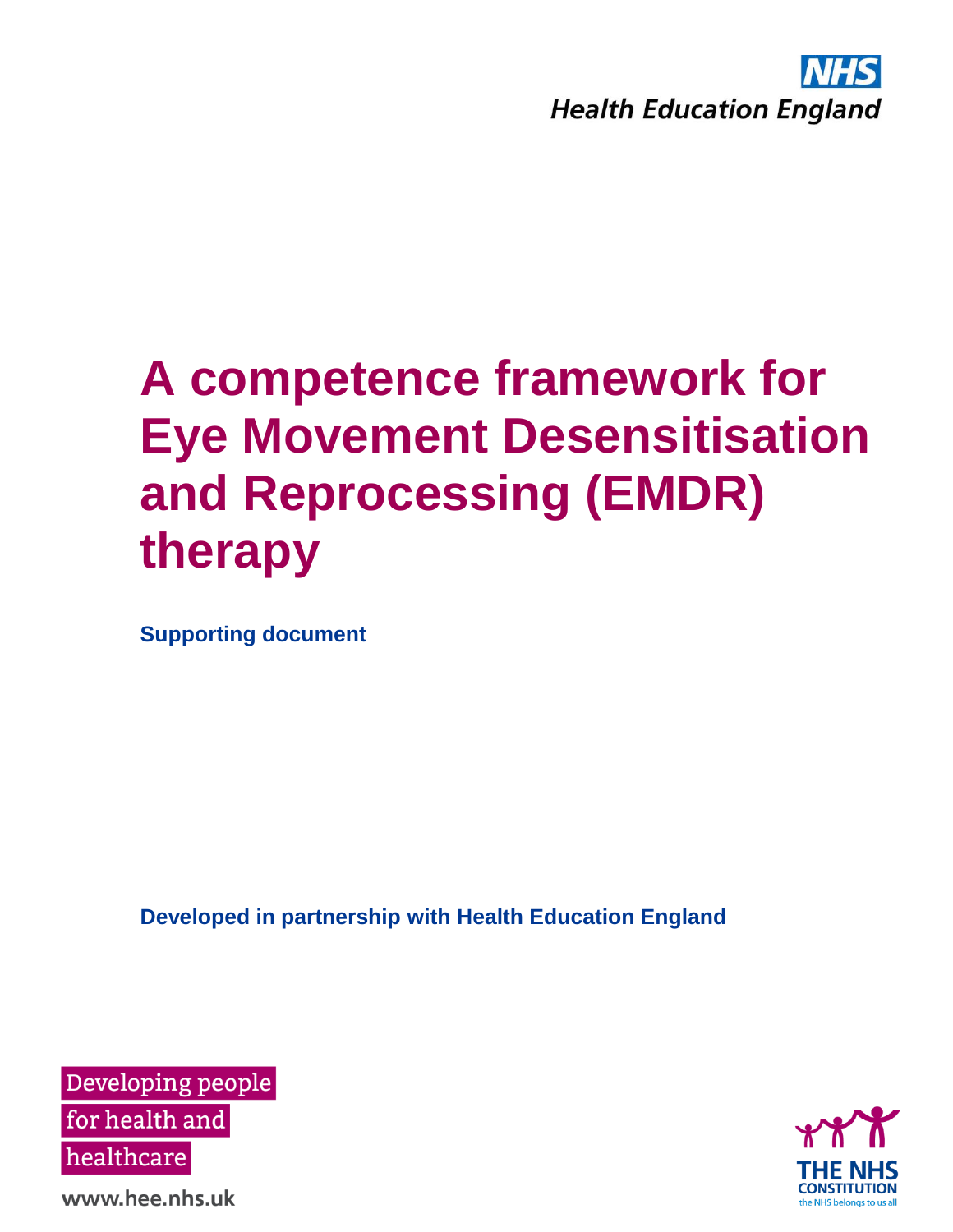The competences described in this report are designed to be accessed online and should be downloaded from the [University College London \(UCL\) website.](http://www.ucl.ac.uk/pals/research/clinical-educational-and-health-psychology/research-groups/core/competence-frameworks)

#### **Authors**

Professor Anthony Roth, Research Department of Clinical, Educational and Health Psychology, UCL

Oenone Dudley, Clinical Psychologist, EMDR Consultant

Professor Stephen Pilling, Director of CORE; Director of the National Collaborating Centre for Mental Health (NCCMH); Research Department of Clinical, Educational and Health Psychology, UCL

#### **Expert reference group (ERG)**

The work was overseen by an Expert Reference Group, whose invaluable advice, editorial comments and collegial approach contributed enormously to the development of the work. The ERG comprised:

Maeve Crowley, Consultant Clinical Psychologist, Sussex Partnership NHS Trust; EMDR Consultant and Facilitator

Derek Farrell, Clinical Psychologist; EMDR Europe-accredited Consultant and **Trainer** 

Robin Logie, Clinical Psychologist; EMDR Europe-accredited Consultant and **Trainer** 

Hannah Moore, Expert by Experience

Sandi Richman Consultant Clinical Psychologist, EMDR Europe- and EMDRIAaccredited Consultant and Trainer

Matthew Wesson, EMDR Europe-accredited Senior Trainer, Clinical Director EMDR Academy, BABCP Cognitive Behavioural Therapist

#### **Acknowledgements**

Nuala Ernest, Editor, NCCMH

Joanna Popis, Project Manager, NCCMH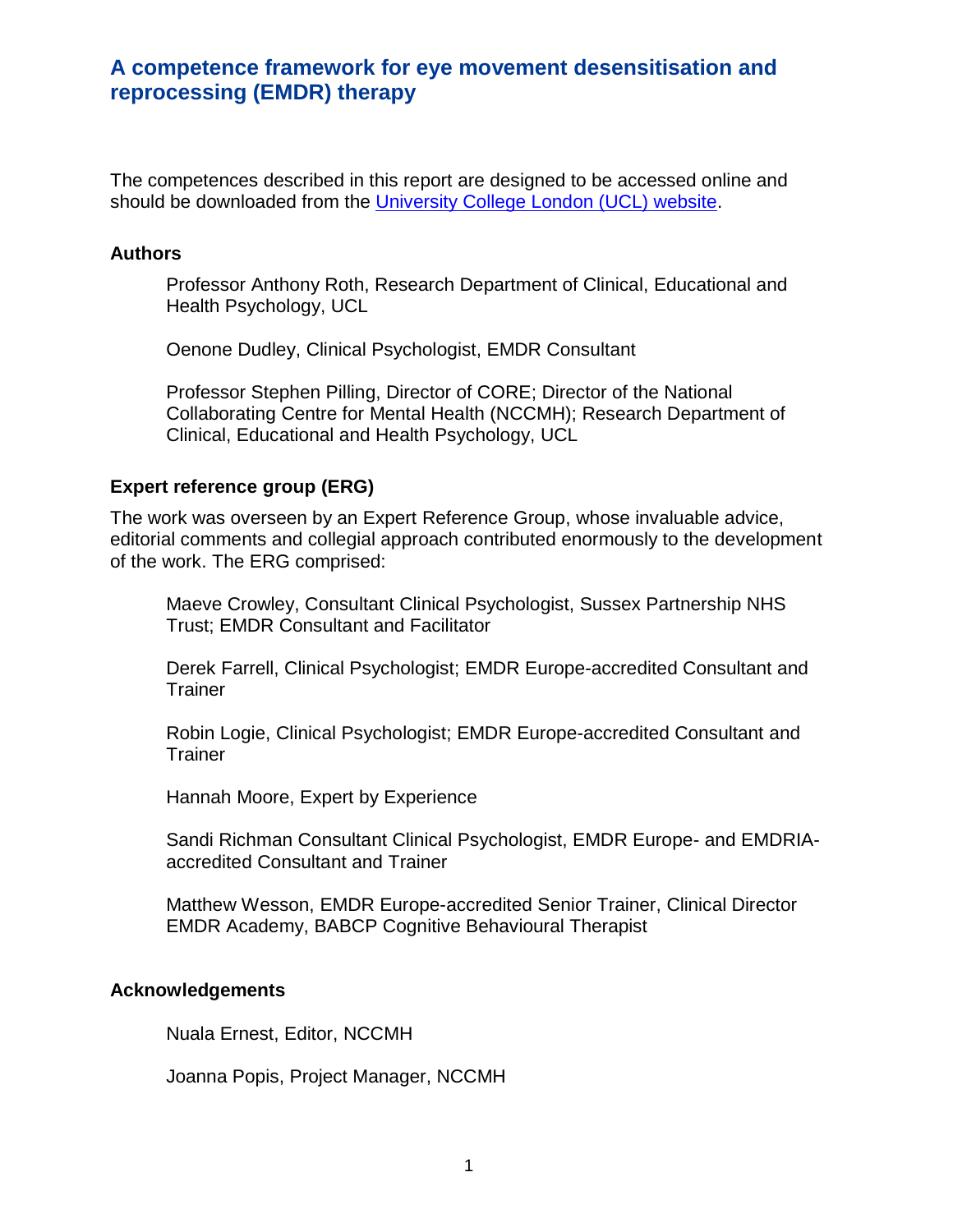# **Contents**

| Adopting an evidence-based approach to framework development 4      |  |
|---------------------------------------------------------------------|--|
|                                                                     |  |
|                                                                     |  |
|                                                                     |  |
|                                                                     |  |
|                                                                     |  |
|                                                                     |  |
|                                                                     |  |
| The contribution of training and supervision to clinical outcomes12 |  |
|                                                                     |  |
|                                                                     |  |
|                                                                     |  |
|                                                                     |  |
| Service organisation - the management and delivery of services13    |  |
|                                                                     |  |
|                                                                     |  |
|                                                                     |  |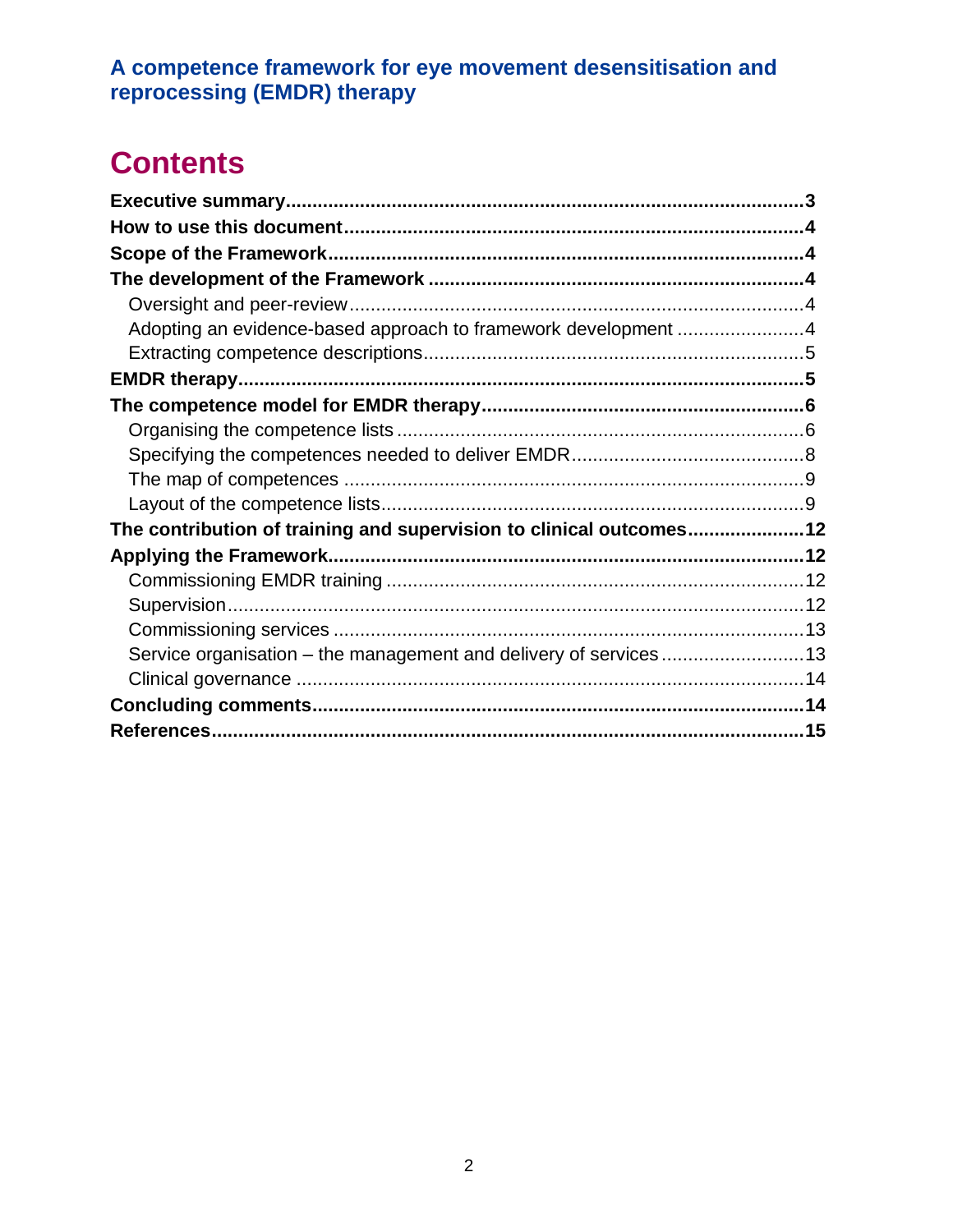### <span id="page-3-0"></span>**Executive summary**

The report describes a method for identifying competences for practitioners delivering eye movement desensitisation and reprocessing (EMDR) therapy. It organises the competences into six domains:

- The first domain identifies **core professional competences**  the knowledge and skills needed to operate in a professional context.
- The second domain (**generic therapeutic competences**) identifies the competences required to manage clinical sessions and engage clients in a psychological intervention. It also identifies the competences for assessing and managing risk.
- The third domain identifies the areas of **generic knowledge** that professionals will need when working with people with post-traumatic stress disorder (PTSD), including knowledge of trauma and dissociation.
- The fourth domain is **EMDR-specific knowledge** of the [Adaptive Information](http://emdr-europe.org/about/the-aip-model/)  [Processing \(AIP\) model](http://emdr-europe.org/about/the-aip-model/)
- The penultimate domain sets out **EMDR interventions**, and so details the eight phases of the standard EMDR protocol, as well adapting the EMDR protocol in the context of mental health presentations additional to PTSD, and the use of EMDR with complex PTSD.
- The final domain identifies **meta-competences** overarching, higher-order competences that practitioners need to use to guide the implementation of any assessment or intervention.

The report then describes how the competences are organised into a 'map', which shows how the competences fit together and inter-relate. Finally, it addresses issues that are relevant to the implementation of this competence framework for EMDR therapy (referred to as 'the Framework), and considers some of the organisational issues around its application.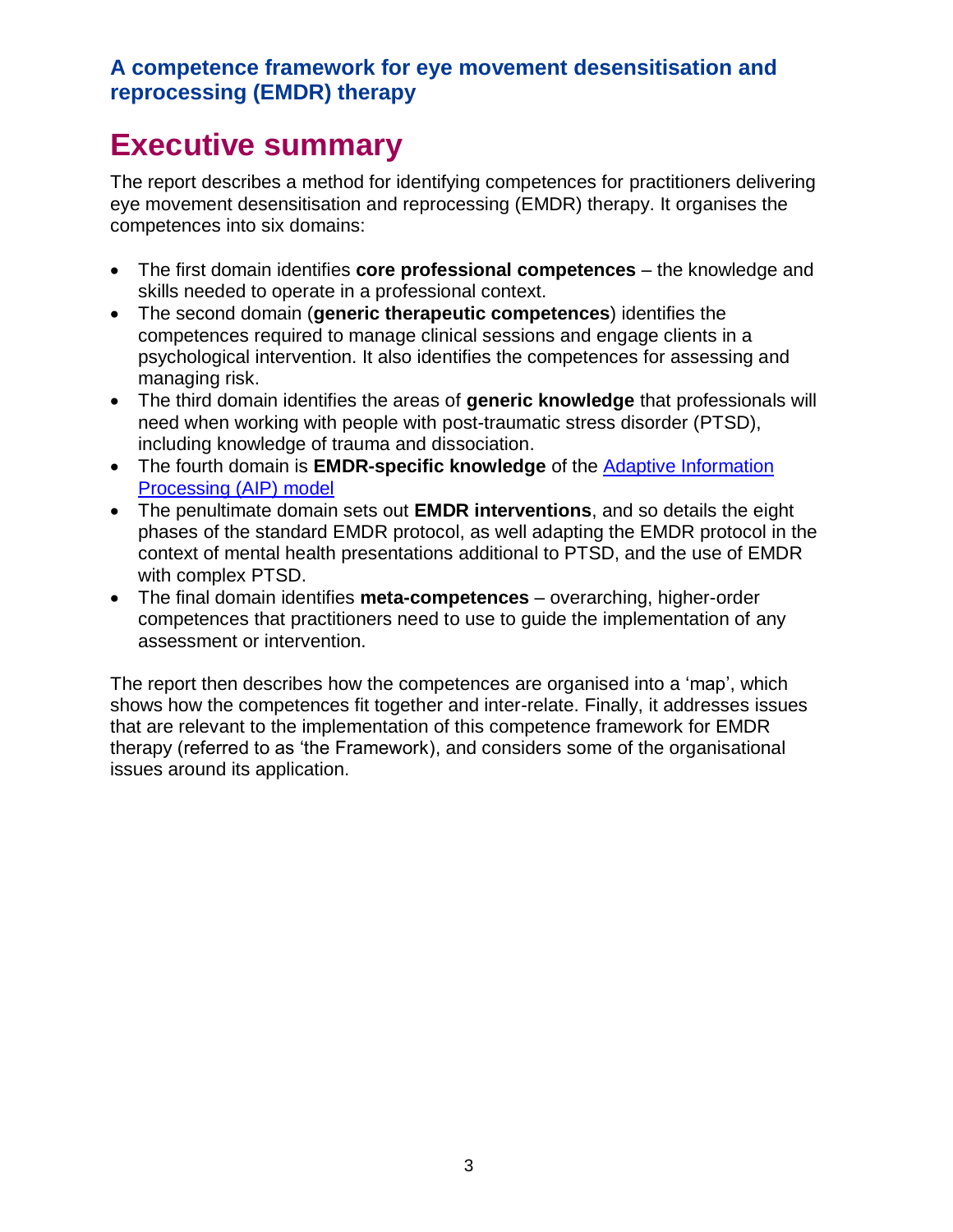# <span id="page-4-0"></span>**How to use this document**

This report describes the model underpinning the Framework, and indicates the various areas of activity that, taken together, represent good clinical practice. It also describes how the Framework was developed and how it may be used.

The report does not include the detailed descriptions of the competences associated with each of these activities. These are available to download as PDF files from the [website of the Centre for Outcomes Research and Effectiveness](http://www.ucl.ac.uk/CORE/competence-frameworks) (CORE) at UCL.

# <span id="page-4-1"></span>**Scope of the Framework**

The Framework is relevant to clinicians delivering EMDR therapy for individuals presenting with PTSD.

Supervision clearly plays a critical role in supporting the development of competences, and the ability to make use of supervision is included in the Framework. Competences associated with the delivery of supervision are detailed in a separate framework, available at the UCL website [\(www.ucl.ac.uk/core/competence-frameworks\)](http://www.ucl.ac.uk/core/competence-frameworks).

# <span id="page-4-2"></span>**The development of the Framework**

#### <span id="page-4-3"></span>**Oversight and peer-review**

 $\overline{a}$ 

The work described in this project was overseen by an expert reference group (ERG) comprising experts in EMDR therapy, selected for their expertise in research, training and service delivery. As well as face-to-face meetings, the ERG advised on process, and debated and reviewed materials as they emerged.

#### <span id="page-4-4"></span>**Adopting an evidence-based approach to framework development**<sup>1</sup>

A guiding principle for the development of previous frameworks (Roth and Pilling, 2008) has been a commitment to staying close to the evidence base for the efficacy of

<sup>1</sup> An alternative strategy for identifying competences could be to examine what workers in routine practice do when they carry out a psychological intervention, complementing the observation with some form of commentary from the workers to identify their intentions as well as their actions. However, the strength of this method – that it is based on what people do when putting their competences into action – is also its weakness. Most psychological interventions are rooted in a theoretical framework that attempts to explain human distress, which usually links to a specific set of actions aimed at alleviating the client's difficulties. It is these more 'rigorous' versions of an intervention that are examined in a research context, forming the basis of any observations about the efficacy of an approach or intervention. In routine practice, these 'pure' forms of an intervention are often modified as workers exercise their judgment in relation to their sense of the client's need. Sometimes this is for good, sometimes for ill, but presumably always in ways that do not reflect the model they claim to be practising. This is not to prejudge or devalue the potential benefits of eclectic practice, but it makes it risky to base conclusions about competence on the work done by practitioners, because this could pick up good, bad and idiosyncratic practice.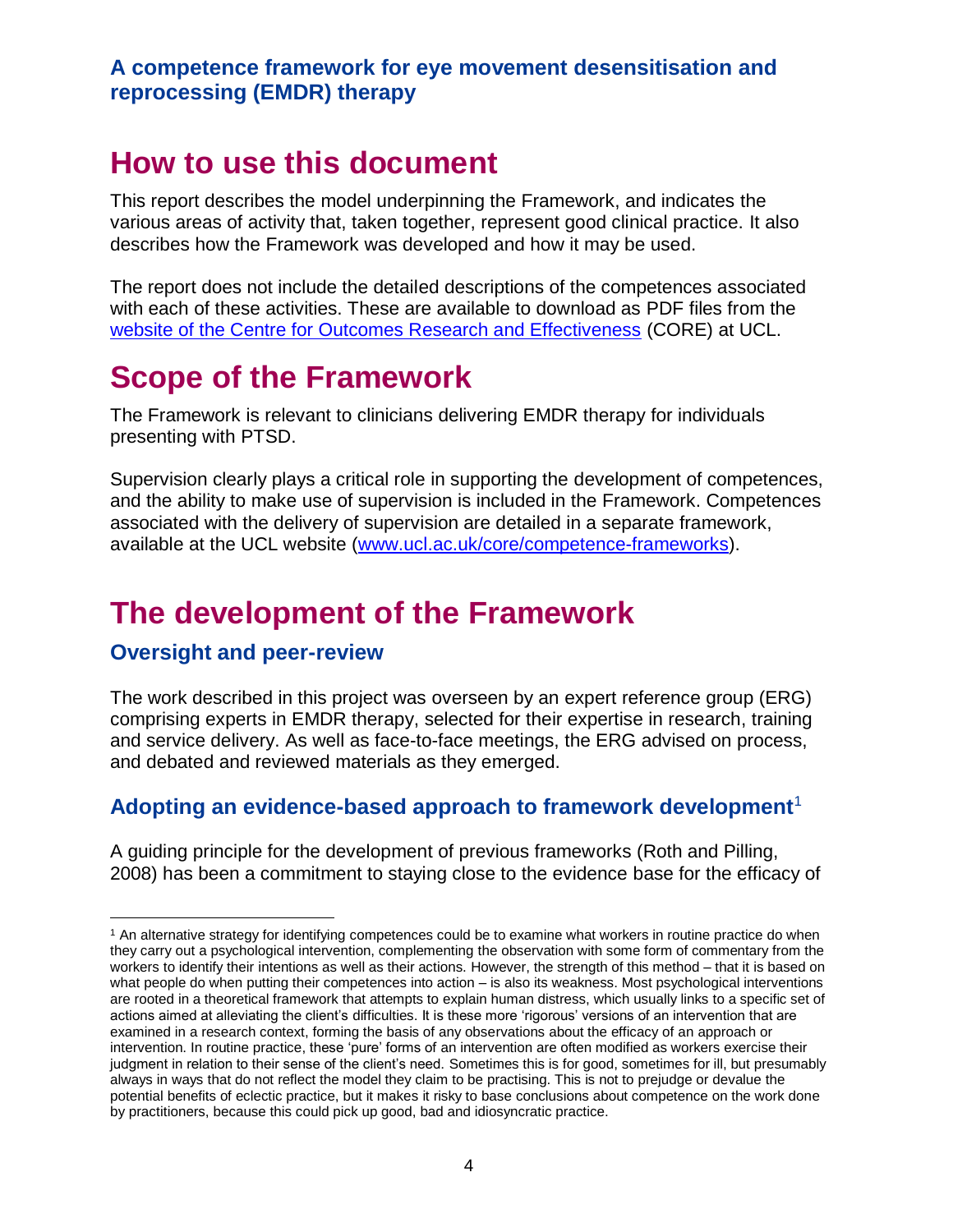therapies, focusing on those competences for which there is either good research evidence or strong expert professional consensus about their probable efficacy.

#### <span id="page-5-0"></span>**Extracting competence descriptions**

The procedure for extracting competences started with the identification of representative trials of EMDR. The manuals associated with these trials were examined in order to extract and to collate therapist competences – a process detailed in Roth and Pilling (2008). As described above, draft competence lists were discussed and peer reviewed by members of the ERG.

# <span id="page-5-1"></span>**EMDR therapy**

EMDR therapy is an empirically validated therapy that can be used to treat people presenting with PTSD (as well as with trauma in the context of other presentations).

EMDR therapy is carried out in eight phases and follows a standard protocol and procedure. These phases include a comprehensive assessment, client preparation and processing of:

- a) past events that underpin current difficulties
- b) current disturbing situations
- c) future challenges.

A consistent (and recurrent) focus on the past, present and future is referred to as the 'three prongs' of EMDR.

A central feature of the processing phases of EMDR is the use of dual attention stimuli (referred to as bilateral stimulation), usually in the form of bilateral eye movements, but also as bilateral taps or bilateral auditory stimuli (such as tones, beats or buzzes).

EMDR therapy is guided by the AIP model, developed by Francine Shapiro (Shapiro, 2018). This posits that just as there is an innate process for healing physical injury, there is an innate process for healing psychological injury, and this can become blocked when a person is subjected to traumatic events that are too overwhelming to process in the normal adaptive way. Instead, the high level of arousal engendered by distressing life events causes them to be stored differently with the original emotions, physical sensations and beliefs, which remain unintegrated into the rest of the memory network. As a result, they continue to be re-experienced in the form of flashbacks, nightmares and intrusive thoughts that are characteristic of PTSD.

Three dominant hypotheses have been proposed as mechanisms of action of EMDR – that the eye movements a) tax working memory, b) elicit an orienting response, and c) link into the same processes that occur during rapid eye movement sleep.

According to the AIP model, current experiences can trigger unprocessed emotions, physical sensations and beliefs linked to memories of adverse life experiences. When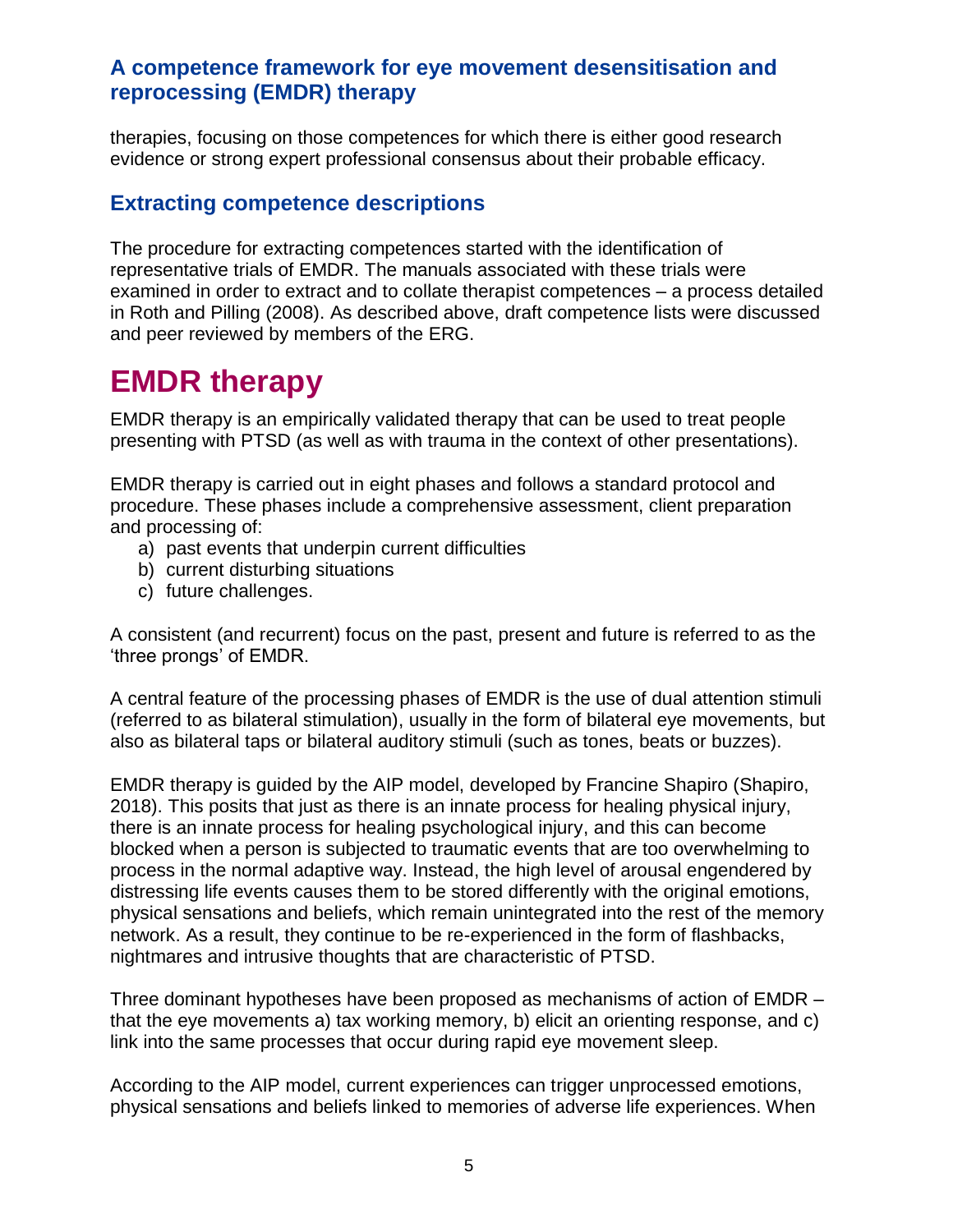the past becomes present and clients react with symptoms associated with PTSD, it is because their perceptions of current situations are driven by unprocessed memories.

Processing of targeted memories using the three-pronged EMDR therapy protocol is assumed to transfer them from implicit memory to explicit and semantic memory systems (in other words, moving from fragmented, decontextualised sensory experiences associated with the traumatic event to a meaningful narrative that can be stored in memory in the normal way). As the targeted memory is integrated with more adaptive information, the associated negative emotions, physical sensations and beliefs are altered, resulting in affects, somatic experiences and cognitions that are no longer disturbing.

EMDR reprocessing sessions promote an associative process that reveals the connections of memories that are being triggered by current life experiences; the aim is to help the client to access an adaptive memory network. This contrasts with other therapies (particularly cognitive behavioural therapy [CBT]), which involve extended focused attention on the disturbing event and associated automatic negative thoughts, and which aims to restructure these cognitions by challenging the evidence used to support them.

### <span id="page-6-0"></span>**The competence model for EMDR therapy**

#### <span id="page-6-1"></span>**Organising the competence lists**

Competence lists need to be of practical use. To achieve this, they need to be structured in a way that reflects the practice they describe, be set out in a way that is both understandable and valid (that is, recognisable to practitioners as accurately representing the approach, both as a theoretical model and in terms of its clinical application).

[Figure 1](#page-8-1) shows the six domains into which the competences have been organised.

The first domain identifies **core professional competences** – the knowledge and skills needed to operate in a professional context.

The second domain (**generic therapeutic competences**) identifies the competences required to manage clinical sessions and engage clients in any psychological intervention.

The third domain identifies the areas of **generic knowledge** that professionals will need when working with people with PTSD – specifically, knowledge of mental health conditions, and knowledge of trauma.

The fourth domain is **EMDR-specific knowledge** of the AIP model.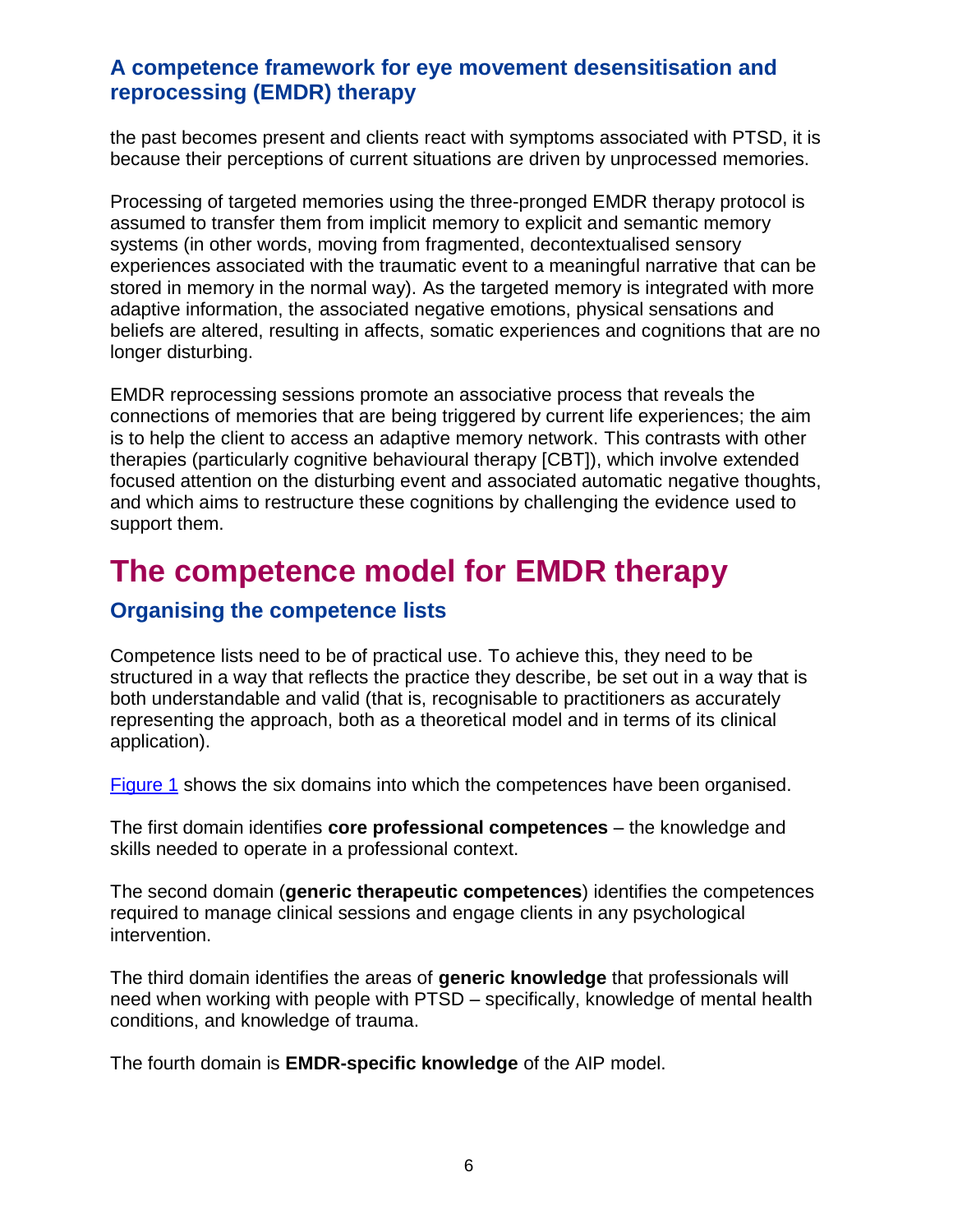The penultimate domain sets out **EMDR interventions**, and so details the eight phases of the standard EMDR protocol, as well as adapting the EMDR protocol in the context of mental health presentations additional to PTSD, and the use of EMDR with complex trauma.

The final domain in the model focuses on **meta-competences**, so-called because they permeate all areas of practice, from 'underpinning' skills through to specific interventions. Meta-competences involve making procedural judgments – for example, judging if and when something needs to be done, or judging the ways in which an action needs to be taken or to be modified. They are important because these sorts of judgments are seen by most clinicians as critical to the fluent delivery of an intervention; effective implementation takes more than the rote application of a simple set of 'rules', and so meta-competences attempt to spell out some of the more important areas of judgment being made.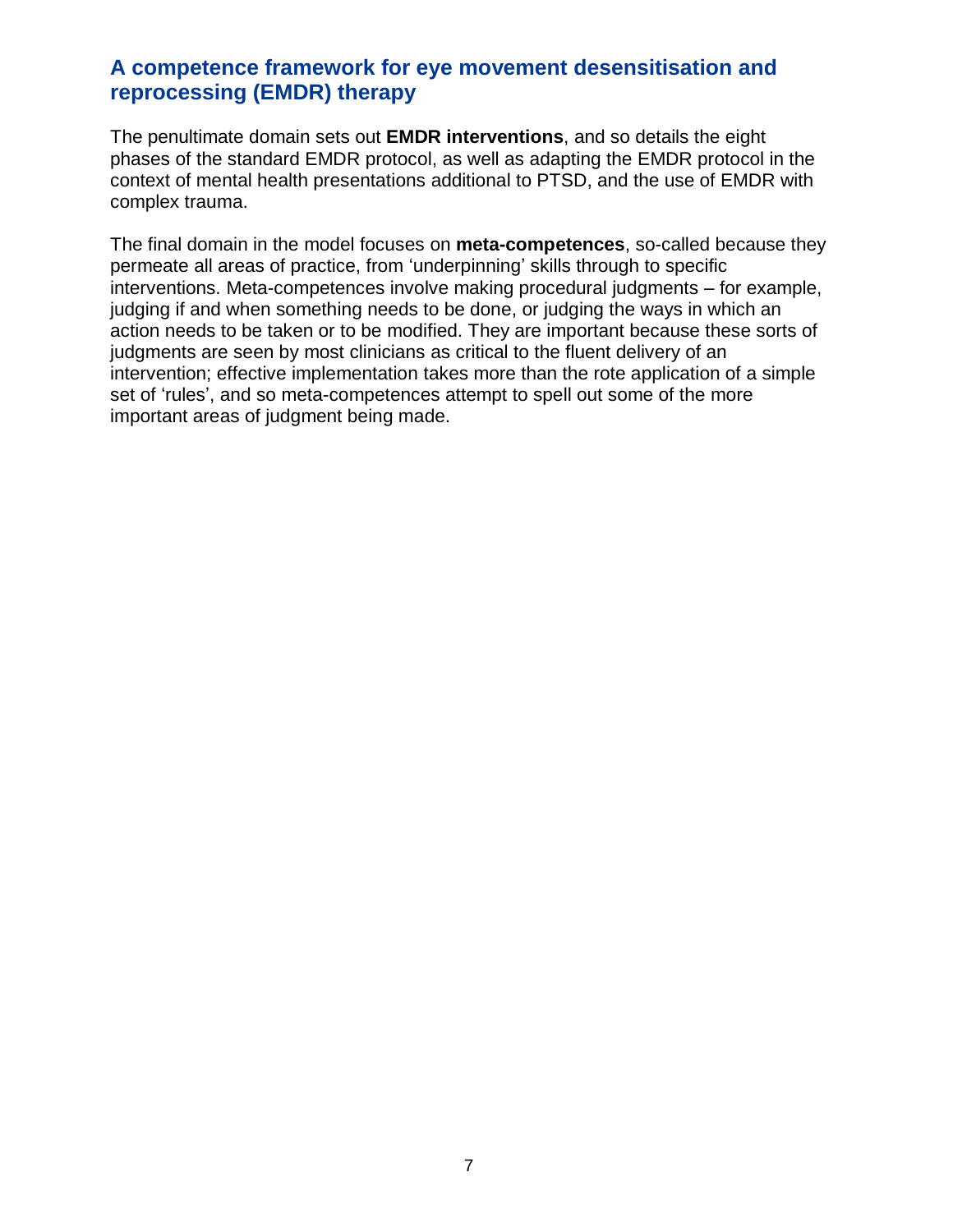<span id="page-8-0"></span>

<span id="page-8-1"></span>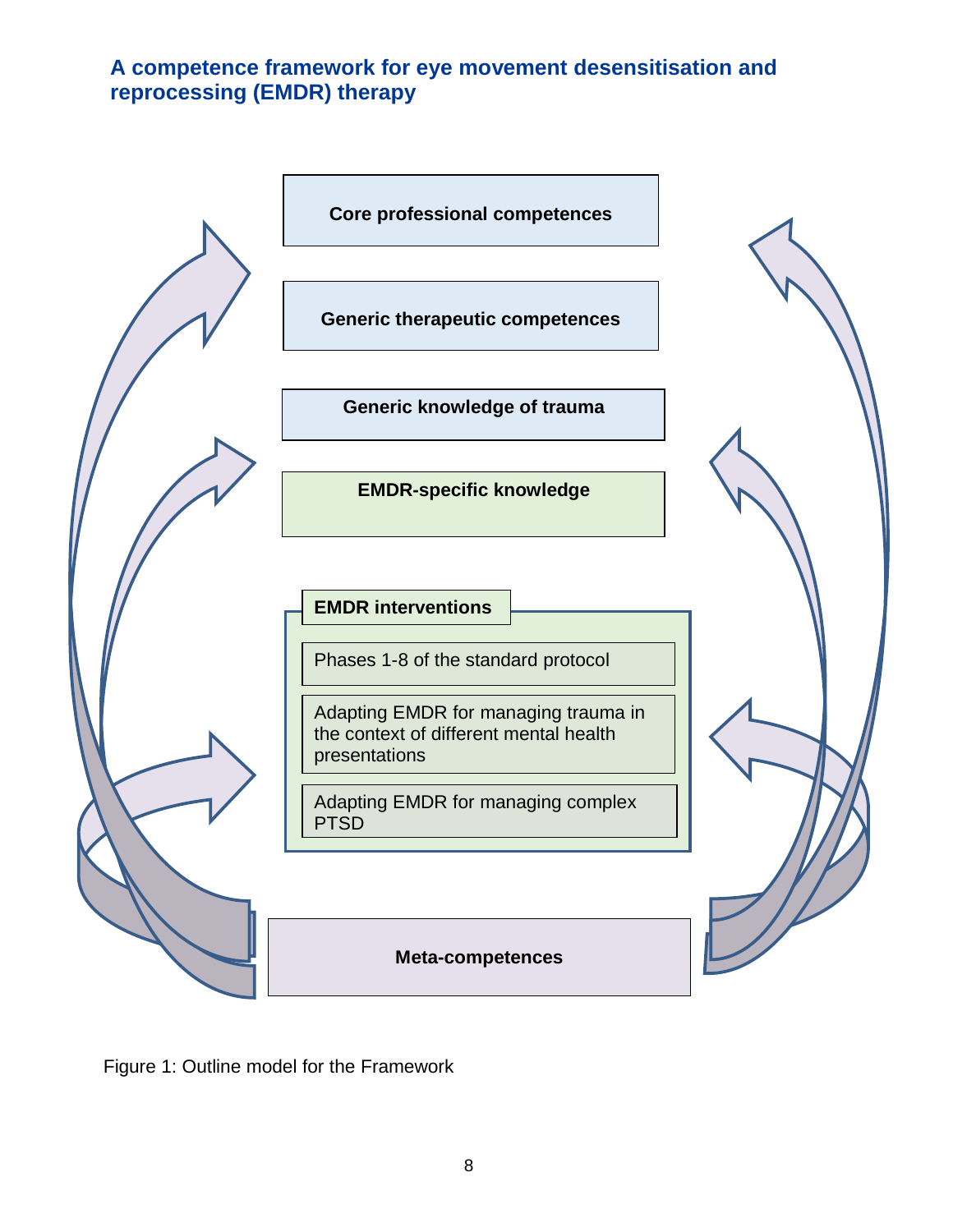#### **Specifying the competences needed to deliver EMDR**

#### **Integrating knowledge, skills and attitudes**

A competent worker brings together knowledge, skills and attitudes. It is this combination that defines competence; without the ability to integrate these areas, practice is likely to be poor.

Clinicians need background knowledge relevant to their practice, but it is the ability to draw on and apply this knowledge in clinical situations that marks out competence. Knowledge helps the practitioner understand the rationale for applying their skills, to think not just about *how* to implement their skills, but also *why* they are implementing them. Beyond knowledge and skills, the clinician's attitude to and stance on an intervention is also critical – not just their attitude to the relationship with the client but also to the organisation in which the intervention is offered, and the many cultural contexts within which the organisation is located (including a professional and ethical, as well as societal, context). All of these need to be held in mind because all have a bearing on the capacity to deliver interventions that are ethical, conform to professional standards, and that are appropriately adapted to the client's needs and cultural contexts.

#### <span id="page-9-0"></span>**The map of competences**

#### **Using the map**

The map of competences is shown in **Figure 2.** In the map, the competences have been organised into the six domains outlined above and in [Figure 1,](#page-8-1) and shows the different activities which, taken together, constitute each domain. Each activity is made up of a set of specific competences. The details of these competences are not included in this report, but can be downloaded from the [UCL website.](http://www.ucl.ac.uk/CORE/competenceframeworks) [\(www.ucl.ac.uk/core/competence-frameworks\)](http://www.ucl.ac.uk/core/competence-frameworks).

The map shows how the activities fit together and how they need to be 'assembled' for practice to be proficient.

#### <span id="page-9-1"></span>**Layout of the competence lists**

Specific competences are set out in boxes.

Most competence statements start with the phrase, 'An ability to…', indicating that the focus is on the clinician being able to carry out an action.

Some competences are concerned with the knowledge that a practitioner needs so that they can carry out an action. In these cases, the wording is usually, 'An ability to draw on knowledge…'. The sense is that clinicians should be able to draw on their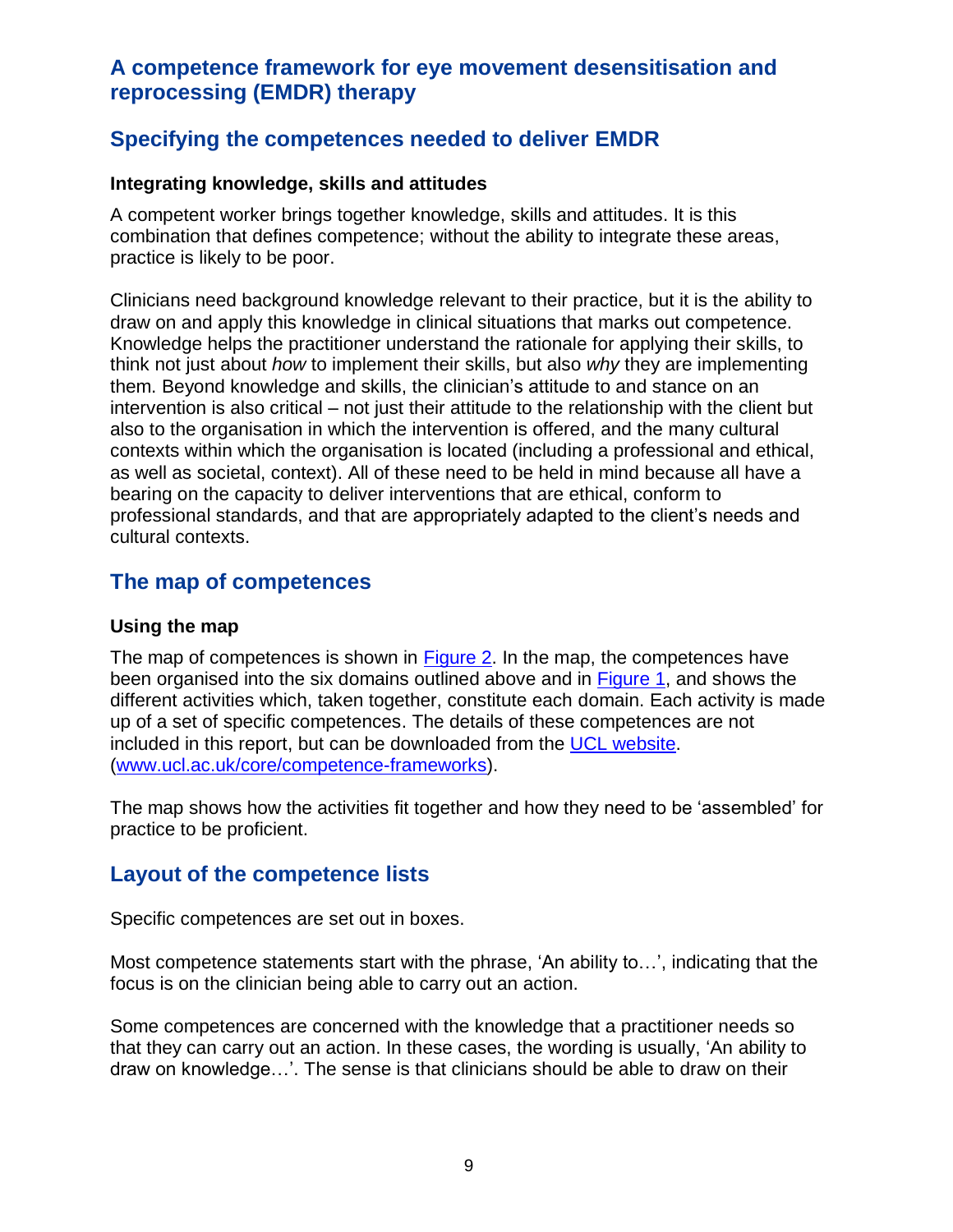knowledge, rather than having knowledge for its own sake (hence, the competence lies in the application and use of knowledge in the furtherance of an intervention).

As far as possible, the competence descriptions are behaviourally specific, and so are there to identify what the clinician needs to do to execute the competence.

Some of the boxes are indented, when a high-level skill is introduced and needs to be 'unpacked'. In the example below, the high-level skill is being 'collaborative and empowering'; the indented boxes that follow are concrete examples of what the clinician needs to do to achieve this.

An ability to work in a manner that is consistently collaborative and empowering, by:

> translating technical concepts into plain language that clients can understand and follow

taking shared responsibility for developing agendas and session content

The competences in indented boxes will make most sense if the clinician holds in mind the high-level skill that precedes them. So, regarding the first indented box of the above example, although using plain language is always a sensible thing to do, there is a very good conceptual reason for emphasising its use here: it will impact on (and, therefore, contribute to) clients' sense of collaboration in and engagement with the therapy process. Bearing in mind that the conceptual idea behind an action should give the clinician a 'road map', and reduce the likelihood that they apply techniques by rote.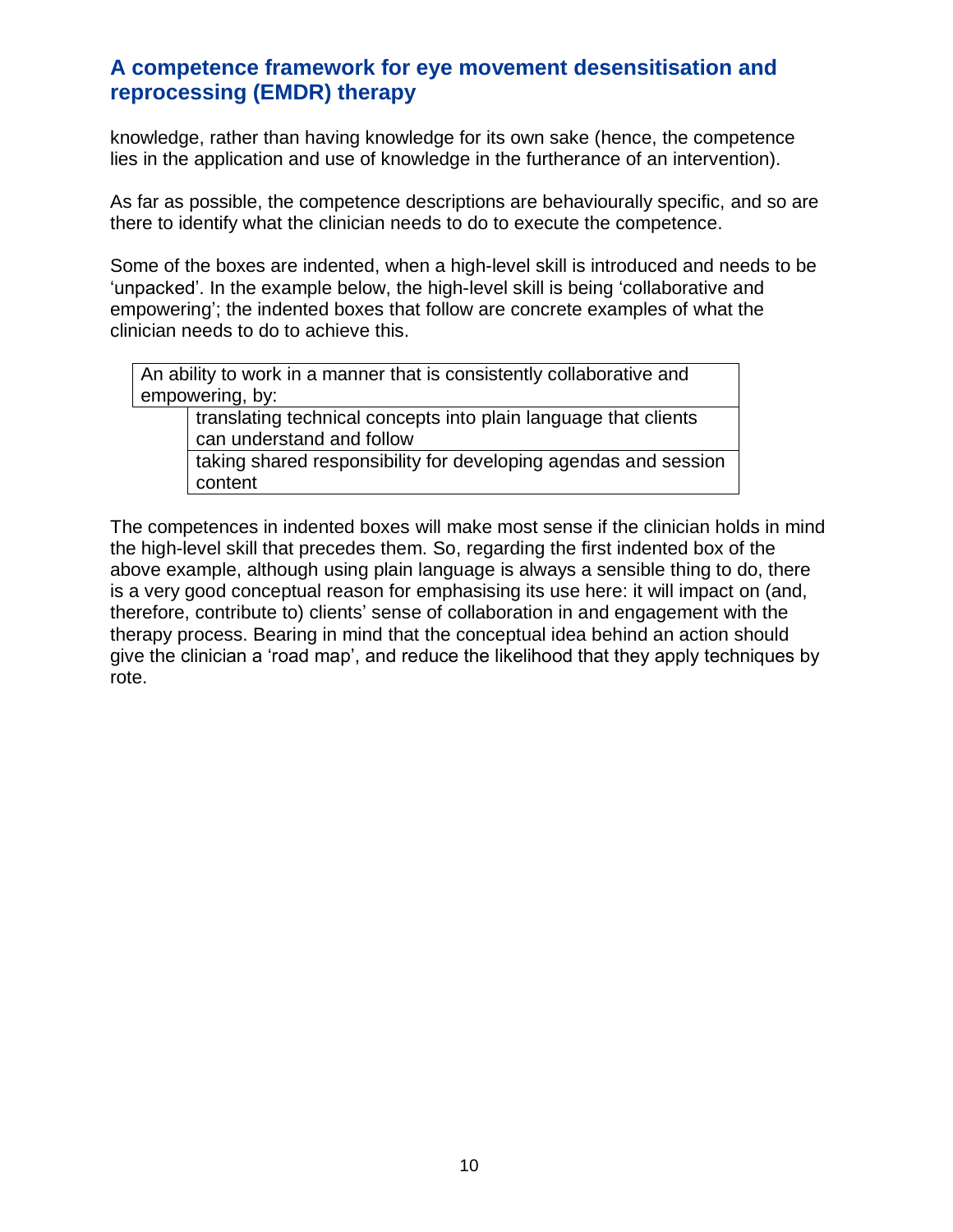

<span id="page-11-0"></span>Figure 2: The map of EMDR therapy competences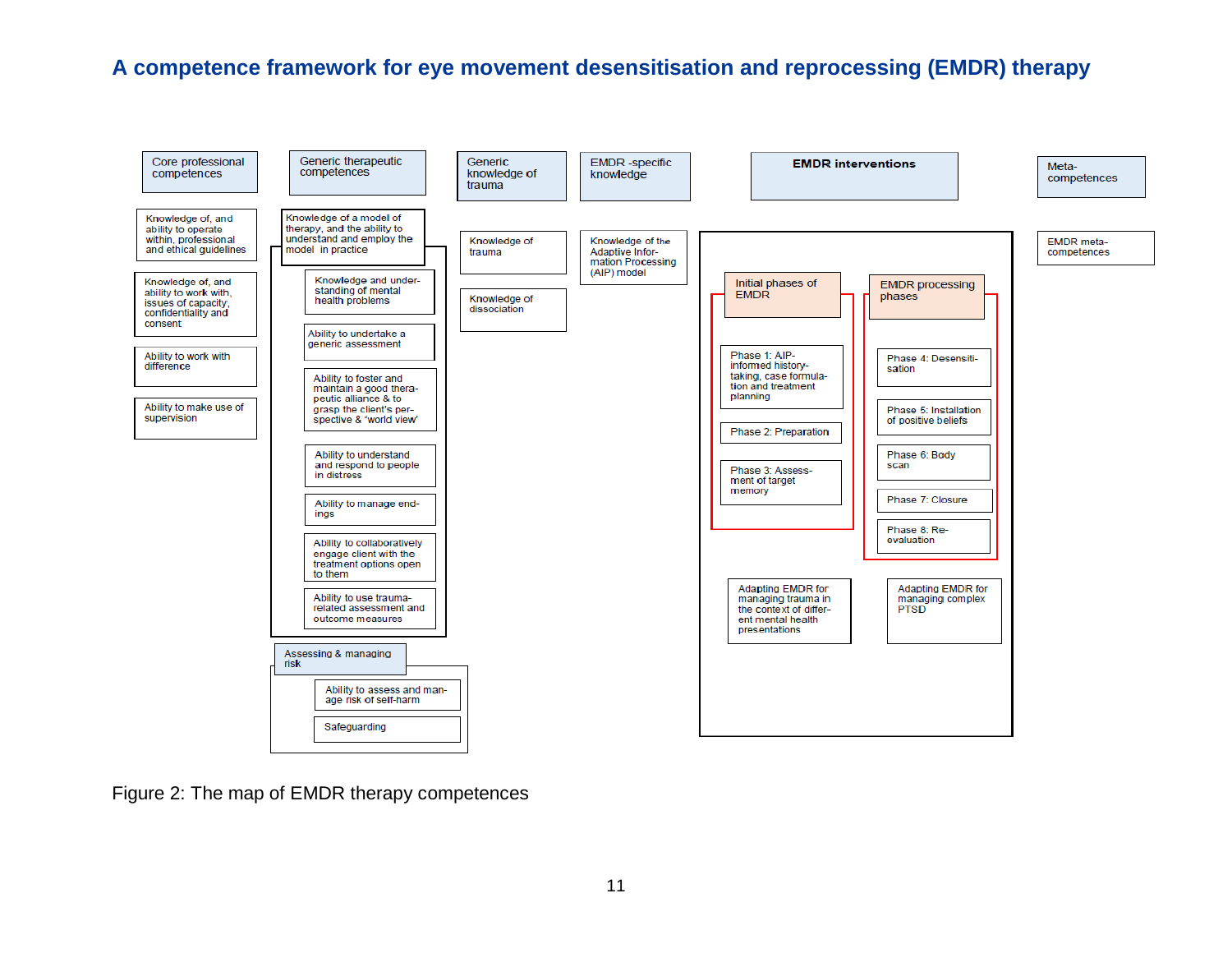# <span id="page-12-0"></span>**The contribution of training and supervision to clinical outcomes**

Elkin (1999) highlighted that when evidence-based therapies are 'transported' into routine settings, there is often considerable variation in the extent to which training and supervision are recognised as important components of successful service delivery. Roth, Pilling and Turner (2010) examined 27 major research studies of CBT for depressed or anxious adults, identifying the training and ongoing supervision associated with each trial. They found that trialists devoted considerable time to training, monitoring and supervision, and that these elements were integral to treatment delivery in clinical research studies. It seems reasonable to suppose that these elements make their contribution to headline figures for efficacy – a supposition obviously shared by the researchers themselves, given the attention they pay to building these factors into trial design.

It may be unhelpful to see the treatment procedure alone as the evidence-based element, because this divorces technique from the support systems that help to ensure the delivery of competent and effective practice. This means that claims of implementing an evidence-based therapy could be undermined if the training and supervision associated with trials is neglected.

# <span id="page-12-1"></span>**Applying the Framework**

This section sets out the various ways that the Framework can be used, and describes the methods by which these may be achieved. Where appropriate, it makes suggestions for how relevant work in the area may be developed.

#### <span id="page-12-2"></span>**Commissioning EMDR training**

In relation to training, the Framework identifies the mix of generic therapeutic competences and EMDR-specific competences that a competent practitioner needs to demonstrate.

A core professional training in a psychological therapy and experience of delivering the therapy is a prerequisite for entry into EMDR foundation training. This is in line with the training and background of EMDR therapists employed in the clinical trials which have demonstrated the efficacy of EMDR therapy, and is consonant with the accreditation standards of EMDR Association Europe.

#### <span id="page-12-3"></span>**Supervision**

Supervision is critical to maintaining fidelity to the EMDR model and to assure its effective and safe delivery. EMDR therapists should be supervised by individuals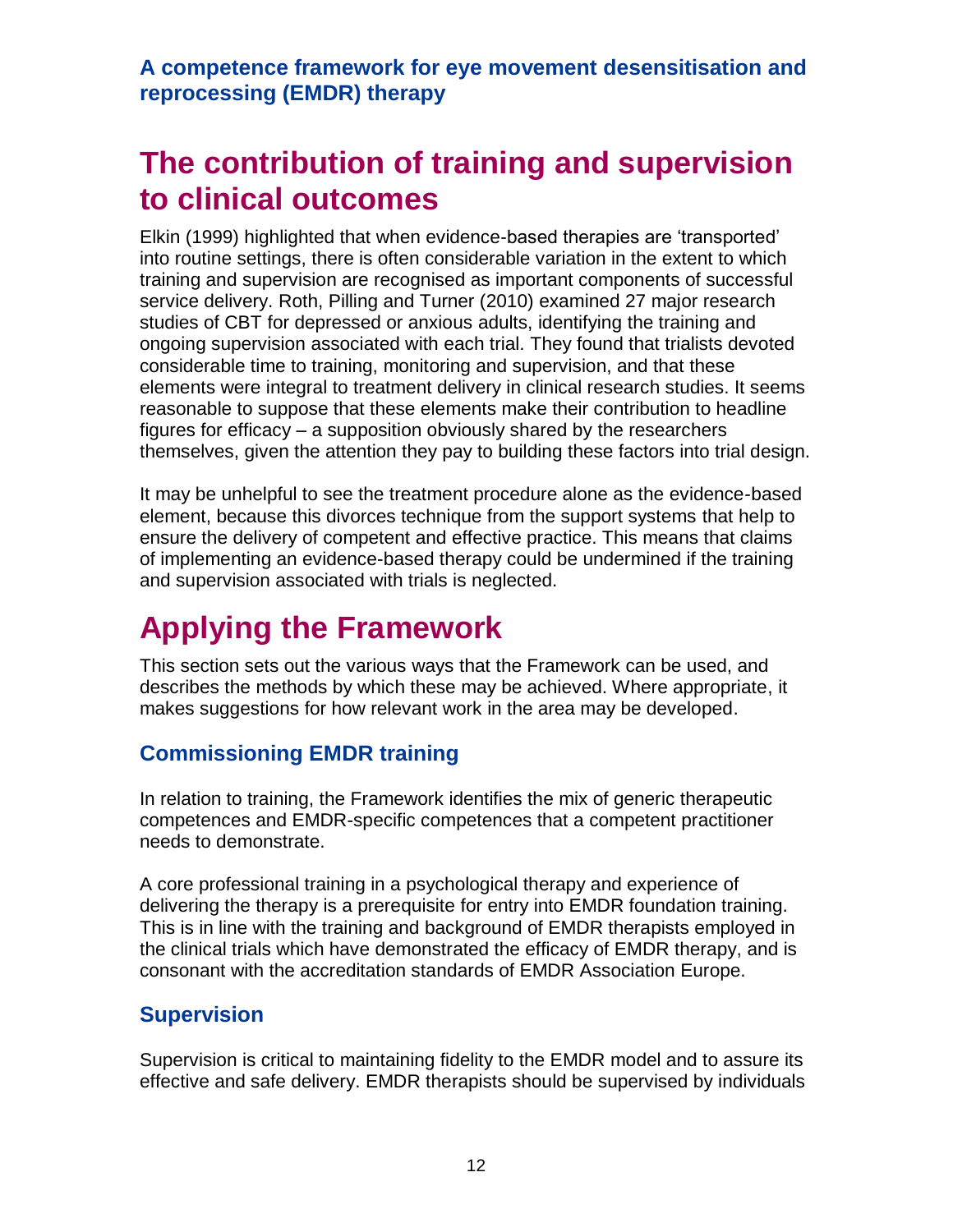with sufficient training in, and experience of, EMDR, and services will need to ensure that supervisors meet these criteria.

Used in conjunction with the [competence framework for supervision,](https://www.ucl.ac.uk/pals/research/clinical-educational-and-health-psychology/research-groups/core/competence-frameworks-8) the Framework is potentially a useful tool to improve the quality of supervision of EMDR. It does this by focusing the task of supervision on a set of competences that are known to be associated with the delivery of effective treatments. Supervision commonly has two aims – to improve outcomes for clients and to improve the performance of practitioners. The Framework will support both these, through:

- providing a structure by which to identify the key components of effective practice
- allowing for the identification and remediation of suboptimal performance.

The Framework can achieve this through its integration into professional training programmes and through the specification for the requirements for supervision in both local commissioning and clinical governance programmes.

#### <span id="page-13-0"></span>**Commissioning services**

The Framework can contribute to the effective use of healthcare resources by enabling commissioners to specify the appropriate levels and range of competences that need to be demonstrated by workers to meet identified local needs. It could also contribute to the development of more evidence-based systems for the quality monitoring of commissioned services by setting out a framework for competences that is shared by both commissioners and providers, and which services could be expected to adhere to.

#### <span id="page-13-1"></span>**Service organisation – the management and delivery of services**

The Framework represents a set of competences that (wherever possible) are evidence based, and it aims to describe best practice for the activities that individuals and teams should follow to deliver interventions.

Although further work is required on the competences' utility and on associated methods of measurement, they should enable:

- the identification of the key EMDR competences that a practitioner needs
- the likely training and supervision competences of people managing and delivering the service.

Because the Framework converts general descriptions of clinical practice into a set of concrete specifications, it can link advice for the implementation of EMDR (as set out in National Institute for Care Excellence or Scottish Intercollegiate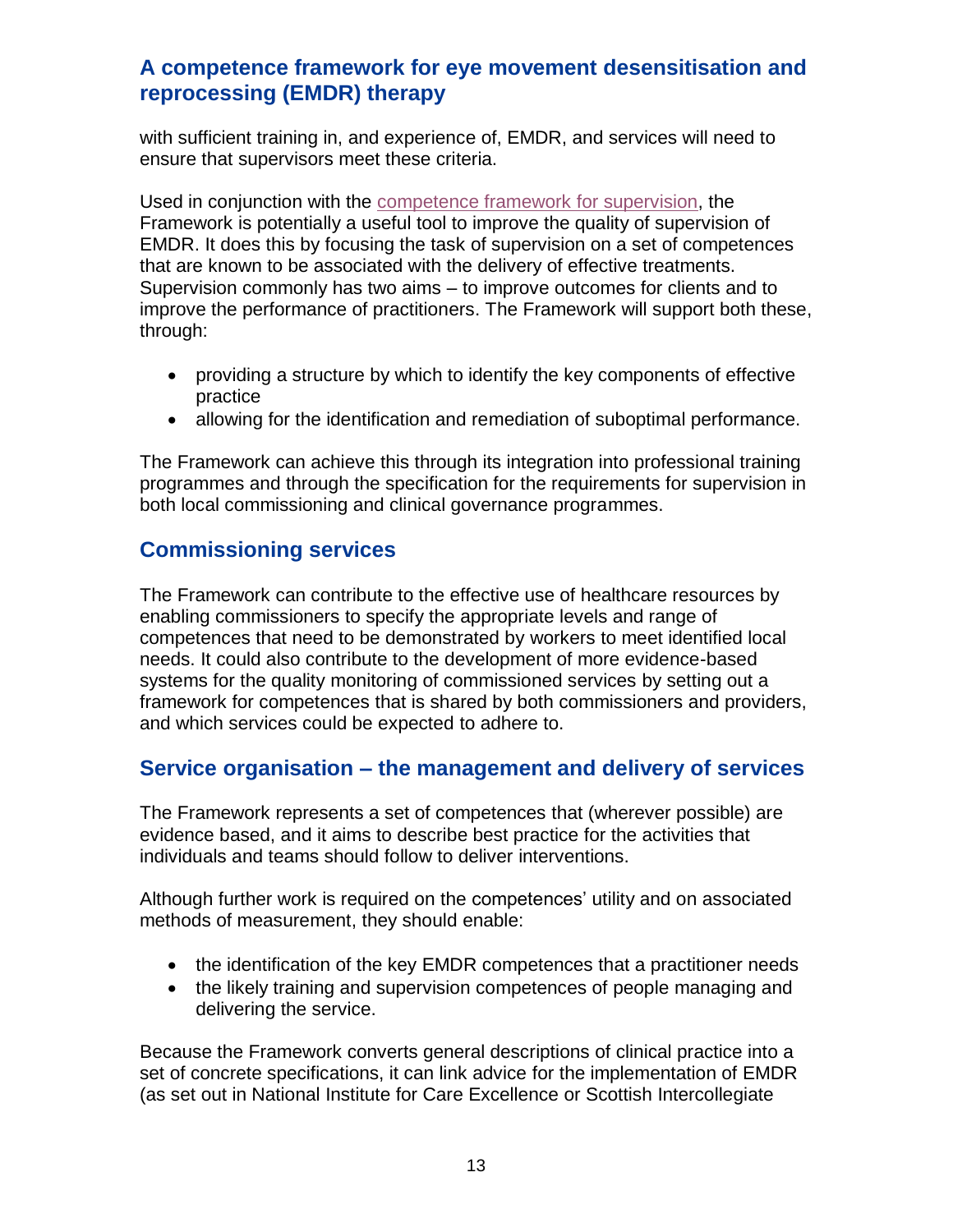Guidelines Network guidance, or National Service Frameworks, along with other national and local policy documents) with the interventions that are delivered. Further, this level of specification carries the promise that the interventions delivered within NHS settings will be closer in form and content to those of the research trials on which claims for the efficacy of specific interventions rest. In this way, it could help to ensure that evidence-based interventions are likely to be provided in a competent and effective manner.

#### <span id="page-14-0"></span>**Clinical governance**

Effective monitoring of the quality of services provided is essential if service users are to be assured of optimum benefit. Monitoring the quality and outcomes of interventions is a key clinical governance activity; the Framework allows providers to ensure that EMDR interventions are provided at the level of competence that is most likely to bring real benefit by allowing for an objective assessment of clinician's performance.

# <span id="page-14-1"></span>**Concluding comments**

This report describes a model that identifies the activities that characterise effective delivery of EMDR and locates them in a 'map' of competences.

The work has been guided by two overarching principles. First, the Framework stays close to both the evidence-base and expert professional judgment, meaning that an intervention carried out in line with the competences described in the model should be close to best practice, and therefore is likely to result in better outcomes for service users. Second, it aims to have utility for the people who use it, clustering competences to reflect how interventions are delivered, and therefore facilitating their use in routine practice.

Putting the model into practice – as an aid to curriculum development, training, supervision, quality monitoring or commissioning – will test its worth, and indicate the ways in which it needs to be developed and revised. However, implementation needs to be holistic: competences tend to operate in synchrony, and the model should not be seen as a 'cook book'. Delivering effective interventions involves the application of parallel sets of knowledge and skills, and any temptation to reduce it to a collection of disaggregated activities should be avoided. Clinicians need to operate using clinical judgment in combination with their technical and professional skills, interweaving technique with a consistent regard for the relationship between themselves and service users.

Setting out competences in a way that clarifies the activities associated with a skilled and effective practitioner should prove useful for clinicians training in, and delivering, EMDR therapy. The more stringent test is whether it results in more effective interventions and better outcomes for clients.